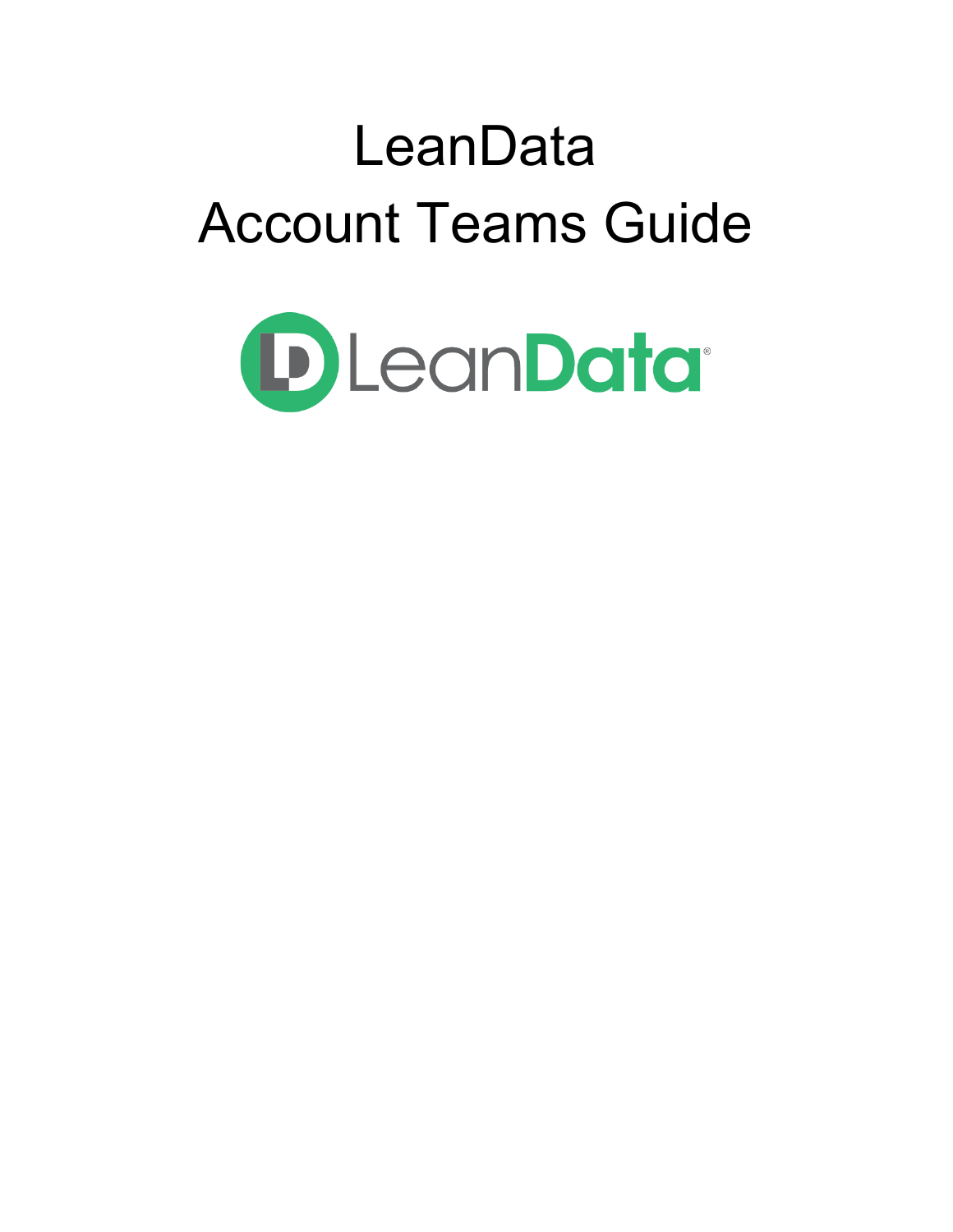

| <b>Overview</b>                                          | $\mathbf{2}$   |
|----------------------------------------------------------|----------------|
| <b>Definitions</b>                                       | $\mathbf{2}$   |
| <b>Accessing LeanData Account Team Routing Settings</b>  | $\overline{2}$ |
| <b>Creating an Account Team Routing Rule</b>             | $\mathbf{3}$   |
| <b>Incorporating Account Team Routing in FlowBuilder</b> | 6              |

### <span id="page-1-0"></span>**Overview**

The following guide contains a high level overview of how you can reference a Salesforce Account Team within LeanData's Routing products. LeanData's Account Teams feature allows you to create and manage multiple Account Team Routing Rules to assign records based on the existing Account Team structures you have in place

### <span id="page-1-1"></span>**Definitions**

### **Account Team**

An Account Team is a team of users that collaboratively work on an account. This feature is used to grant specific users access to Accounts and their related Contacts, Opportunities, and Cases. It is most useful for companies that operate in a private sharing model that prohibits users from seeing or editing Accounts. For more information on this Native Salesforce feature you can see the below Link.

[https://help.salesforce.com/articleView?id=customize\\_accountteams.htm&type=5](https://help.salesforce.com/articleView?id=customize_accountteams.htm&type=5)

#### **Account Team Rule**

An Account Team Rule is a LeanData specific feature that allows you to specify a priority order of Account Team members who should receive a record. You can utilize FlowBuilder to direct records to a specific Account Team Rule

# <span id="page-1-2"></span>Accessing LeanData Account Team Routing **Settings**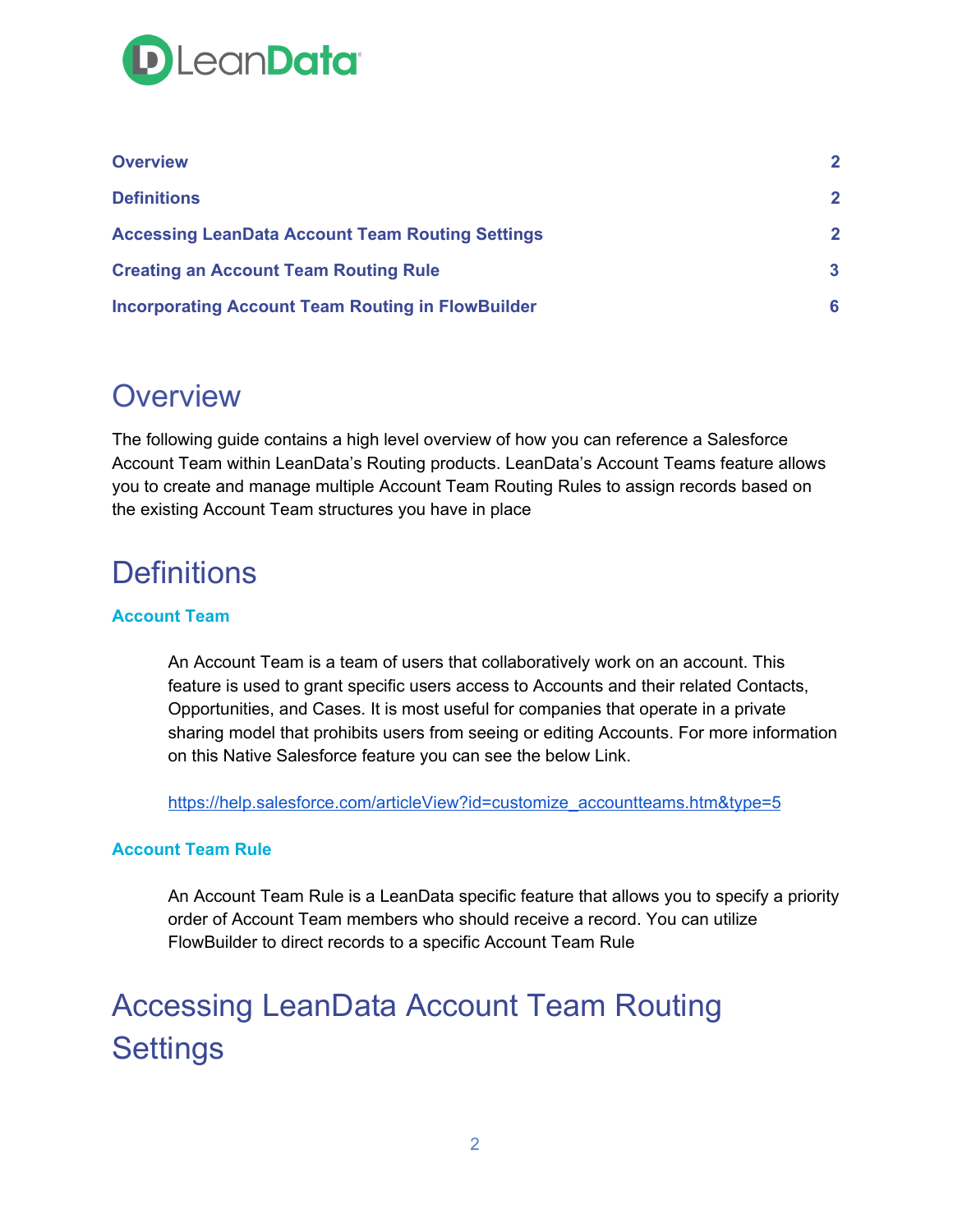

To access LeanData's Account Team Rules feature, navigate to the LeanData tab, then Routing  $\rightarrow$  Leads (or other object)  $\rightarrow$  Advanced Settings  $\rightarrow$  Account Teams.



## <span id="page-2-0"></span>Creating an Account Team Routing Rule

In order to route to Account Team members using FlowBuilder, you will first need to create an Account Team Rule. To create a new Account Team Rule, you can click on the "Create Account Team Rule" button.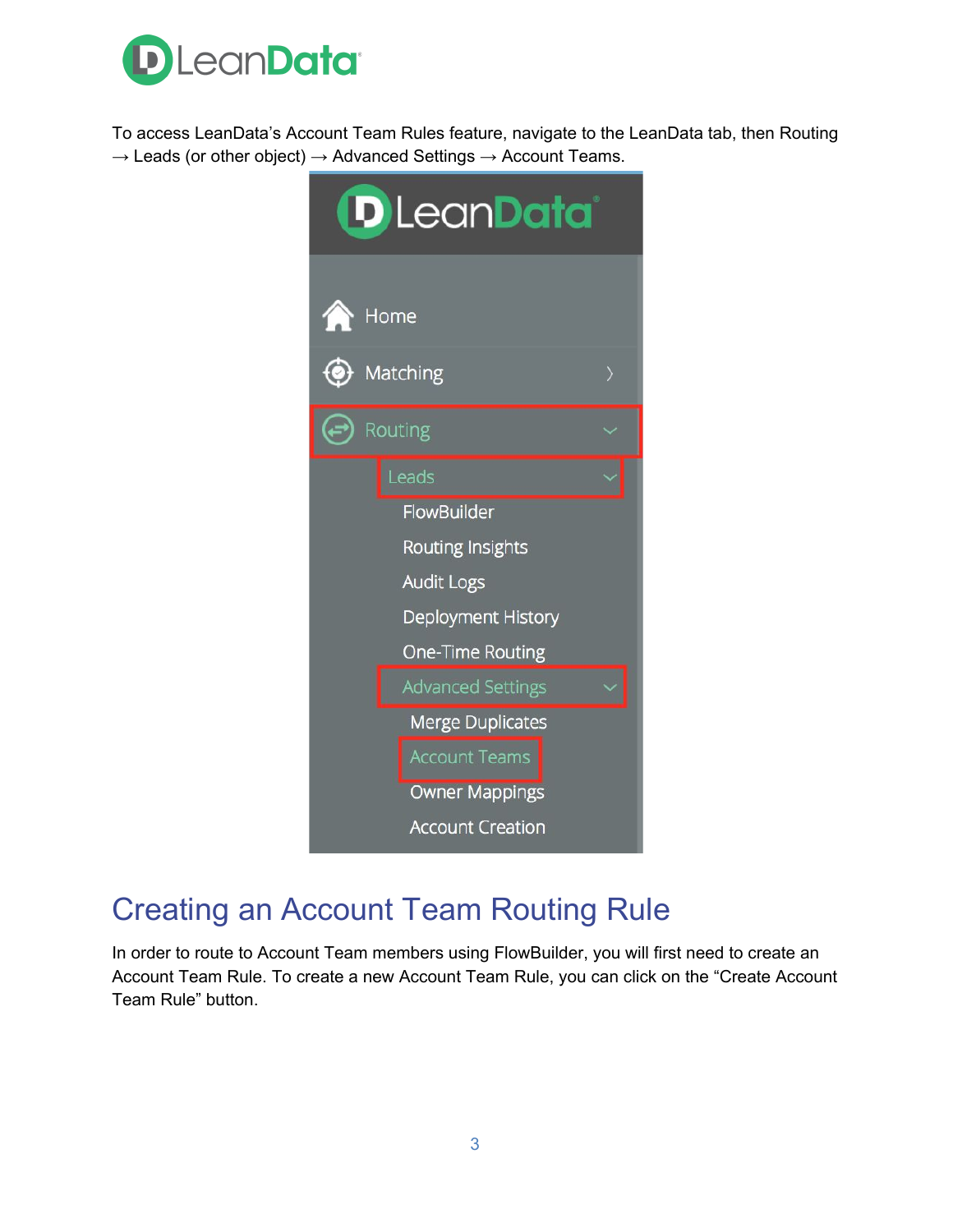

#### **Advanced Settings**

#### **Account Teams**

Create and manage multiple Account Team Routing Rules when an assignment action is specified within Router.

| Create Account Team Rule |                          |                          |               |  |
|--------------------------|--------------------------|--------------------------|---------------|--|
| <b>Account Team Rule</b> | <b>Created</b>           | Last Modified            | Nodes Used in |  |
| New Rule<br>こうせんこう ひんこう  | 11/16/2018<br>9:21:44 AM | 11/16/2018<br>9:21:44 AM |               |  |
| test                     | 5/26/2017<br>11:33:38 AM | 5/26/2017<br>11:33:38 AM |               |  |

Name your Account Team Rule, and it will then appear in your list of active rules.

| <b>Advanced Settings</b><br><b>Account Teams</b> |                          | Create New Account Team Rules                                                       |   |         |
|--------------------------------------------------|--------------------------|-------------------------------------------------------------------------------------|---|---------|
| Create and manage multiple Account Team Rout     |                          | Enter an Account Team Rules name to create a new<br>Account Team Rule<br>Name test2 |   |         |
| <b>Create Account Team Rule</b>                  |                          | Cancel<br>Create                                                                    |   |         |
| <b>Account Team Rule</b>                         | Creater                  |                                                                                     |   |         |
|                                                  | 11/16/2018<br>9:21:44 AM | 11/16/2018<br>9:21:44 AM                                                            | o | $\odot$ |
| New Rule                                         |                          |                                                                                     |   |         |

### **Advanced Settings Account Teams**

Create and manage multiple Account Team Routing Rules when an assignment action is specified within Router.

#### $(+)$  Create Account Team Rule

| <b>Account Team Rule</b> | Created<br><b><i>CONTRACTOR</i></b> | Last Modified            | Nodes Used In |   |
|--------------------------|-------------------------------------|--------------------------|---------------|---|
| New Rule                 | 11/16/2018<br>9:21:44 AM            | 11/16/2018<br>9:21:44 AM |               | Θ |
| test                     | 5/26/2017<br>MA 88.88111            | 5/26/2017<br>11:33:38 AM |               | Θ |
| test2                    | 1/14/2019<br>11:54:57 AM            | 1/14/2019<br>11:54:57 AM |               | Θ |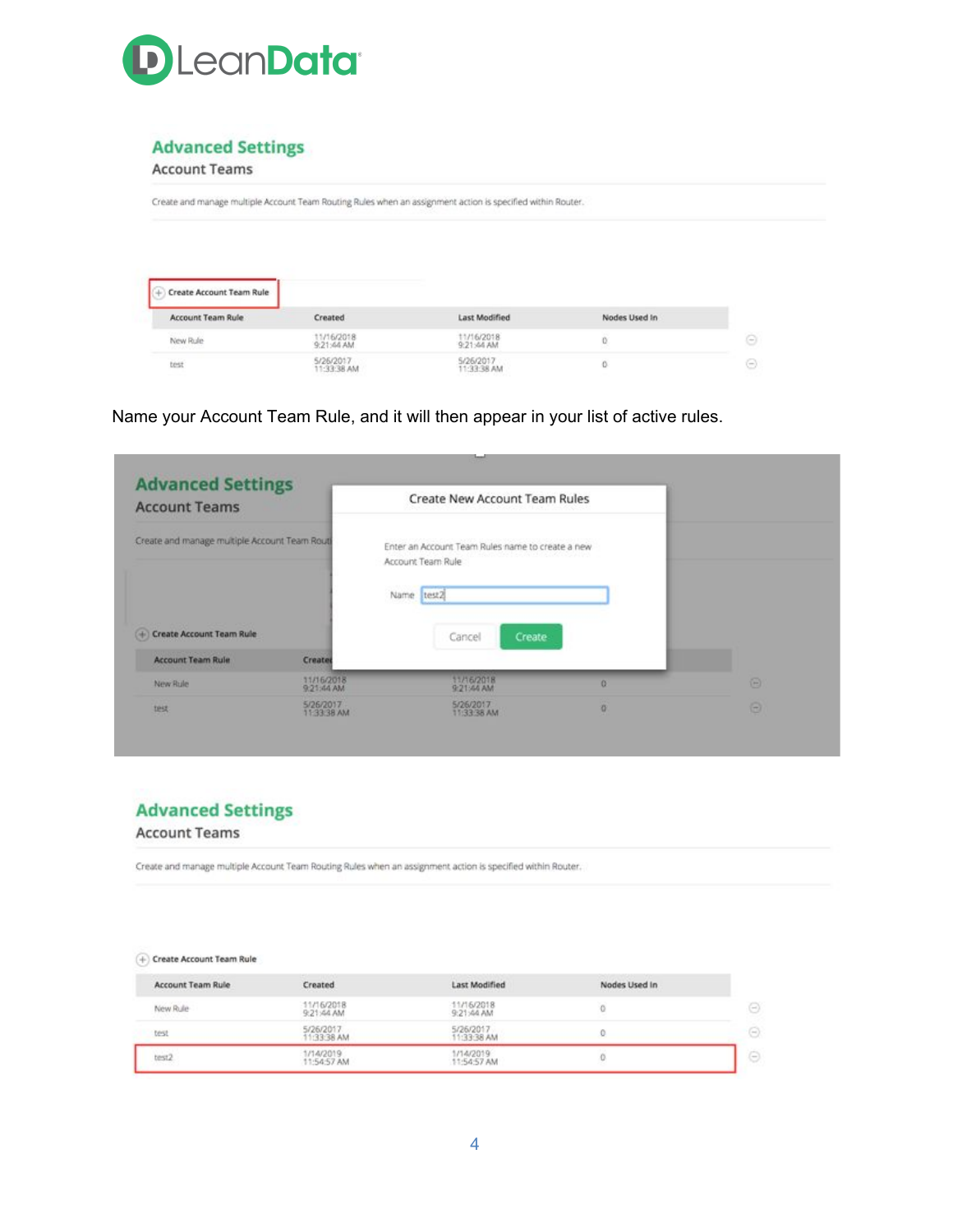

After creating the rule, click on it to be taken to the editing screen. Here you can specify how LeanData should leverage your Account Teams to determine which members should receive a record.. Click the "Add New" button to begin setting up the prioritization.

|   | Field |              | Operator | Value        |        |  |
|---|-------|--------------|----------|--------------|--------|--|
| 1 | Role  | $\checkmark$ | equals   | $\checkmark$ | $\vee$ |  |
|   |       |              |          |              |        |  |
|   |       |              |          |              |        |  |
|   |       |              |          |              |        |  |

You can use the Role, Title, or Profile fields to configure the prioritizations and the operator options are different for each field. In the example below, we are prioritizing assigning the record to the Account team user with Title = SDR, if there is no SDR, then assigning to the user with Title = AE, and if there is no AE, then to the User with Title = CSM.

#### Account Team Owner Router Priority

| $\frac{1}{\lambda_{\phi}}$<br>$\checkmark$<br>$\checkmark$<br>equals<br>Title<br>AE | $\overline{1}$ | Title | $\vee$ | equals | $\checkmark$       | SDR | $\frac{1}{2} \frac{1}{2}$ | $(-)$                                           |
|-------------------------------------------------------------------------------------|----------------|-------|--------|--------|--------------------|-----|---------------------------|-------------------------------------------------|
|                                                                                     |                |       |        |        |                    |     |                           |                                                 |
|                                                                                     | $\mathbf{2}$   |       |        |        |                    |     |                           | $(\mathord{\hspace{1pt}\text{--}\hspace{1pt}})$ |
|                                                                                     | 3              | Title | $\vee$ | equals | $\dot{\mathbf{v}}$ | CSM | $\frac{1}{2} \frac{1}{2}$ | Θ                                               |
|                                                                                     |                |       |        |        |                    |     |                           |                                                 |

Specify how the Account Team lead owner should be selected

After selecting the Field, Operator, and Value, click "Save" to save your edits to the rule. You can also change the prioritization order by dragging the arrow symbol to the right of the rules and dropping them in the order you would like.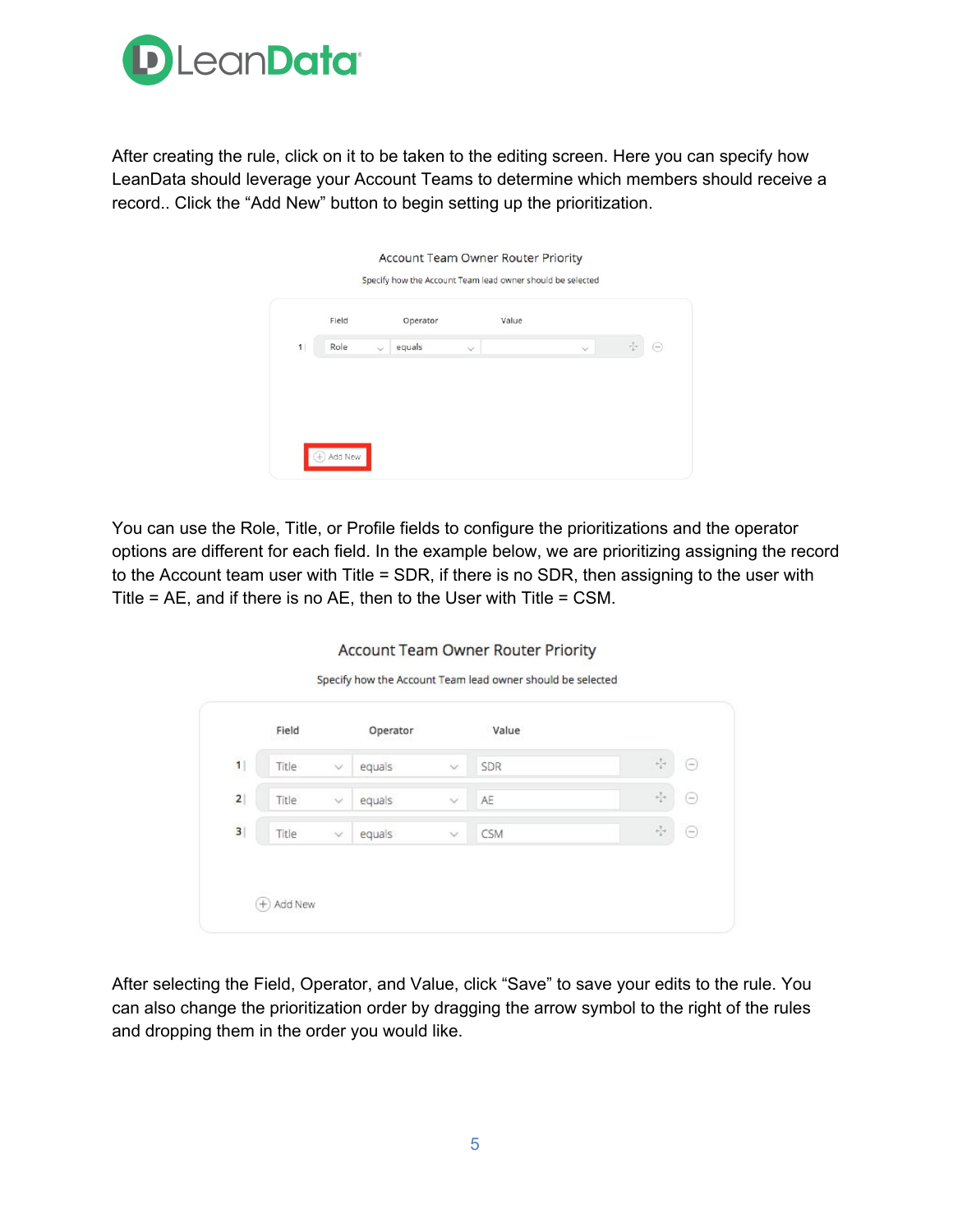

In the case that multiple account team members meet a prioritization condition — for example, you have more than one Account Team member whose Title = SDR — you can set up a tie-breaker rule that would allow us to select the appropriate member.

### **Tie-Breaker**

Rule used to select owner when multiple account team members meet your Router Priority criteria.

Most Recently Created Team Member Earliest Created Team Member Most Recently Modified Team Member Earliest Modified Team Member

<span id="page-5-0"></span>This will allow LeanData to "break the tie" and choose the appropriate owner.

# Incorporating Account Team Routing in FlowBuilder

Once you have created your Account Team Rule, you can reference this rule for routing purposes using a "Route to Matched Account" action node in FlowBuilder.

When editing the node, select the "Account Team" option, then select your desired Account Team Rule from the options presented in the drop down.

|                                                                  | <b>Action - Assign to Matched Account Owner</b><br><b>Node Name</b>                                                                     |
|------------------------------------------------------------------|-----------------------------------------------------------------------------------------------------------------------------------------|
| $\odot$<br>Route to<br>Matched<br>Account<br>2<br>$\circledcirc$ | Route to Matched Account<br>Description ><br><b>Lead Ownership</b><br>Matched Account Owner                                             |
|                                                                  | Matched Account Custom User Field<br>◉<br>Account Team<br>Search<br>Account teams:<br><b>View Team</b><br>$\checkmark$<br>Owner Mapping |
|                                                                  | <b>Alternate Field Assignment</b><br>Assign Alternate Field Instead of Owner<br><b>Email Notifications</b>                              |
|                                                                  | <b>Success Notifications</b><br><b>Failure Notifications</b><br>Advanced Settings >                                                     |